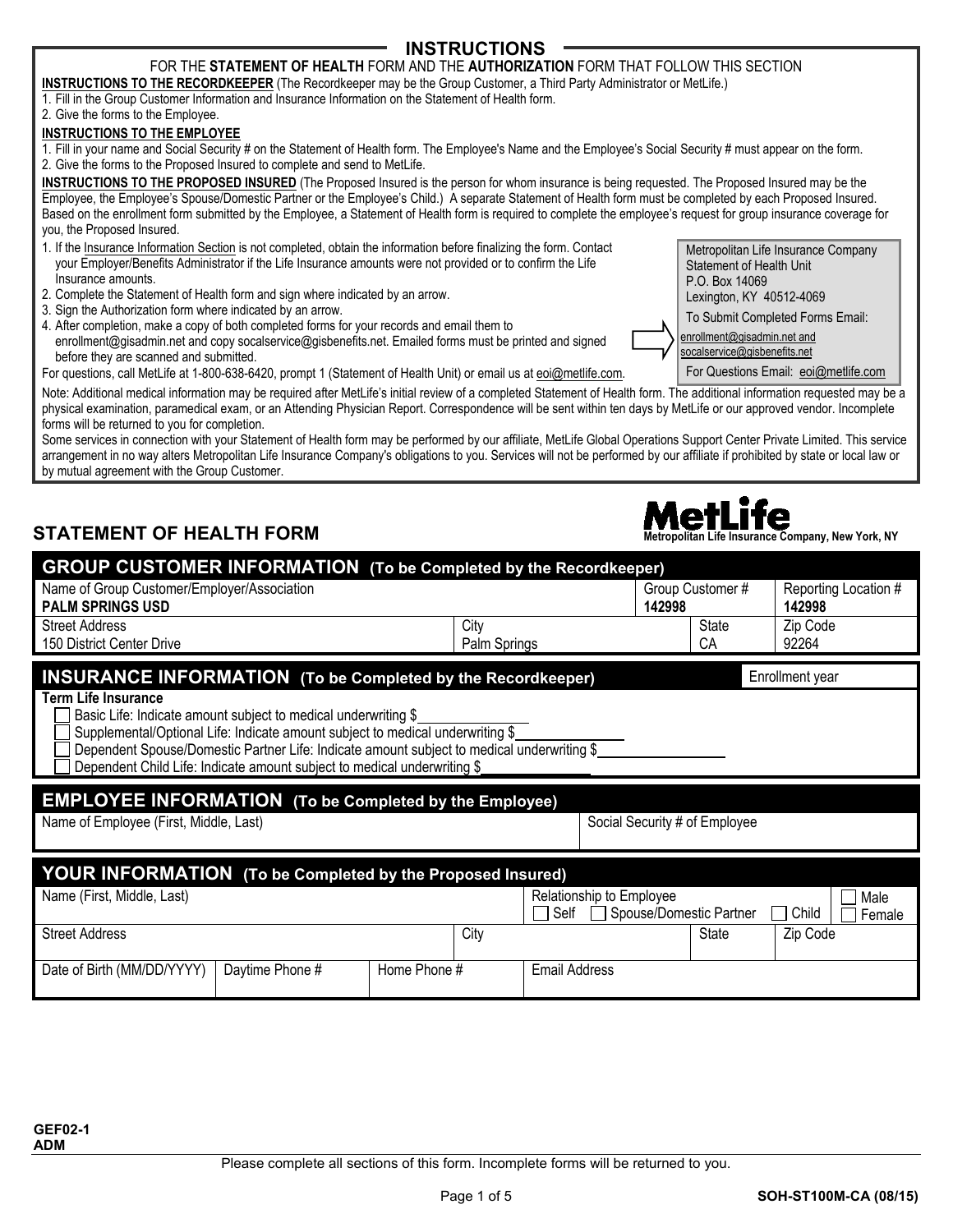#### fe e **Metropolitan Life Insurance Company, New York, NY**

# **HEALTH INFORMATION**

### **SECTION 1**

|           | Please complete all questions below. Omitted information will cause delays. In this section, "you" and "your" refers to the person for whom<br>insurance is being requested. Health Information is required for the Proposed Insured only. For questions 5 through 12t, for "yes" answers,<br>please provide full details in Section 2. |        |        |
|-----------|-----------------------------------------------------------------------------------------------------------------------------------------------------------------------------------------------------------------------------------------------------------------------------------------------------------------------------------------|--------|--------|
| Your name | <u> 1989 - Johann Barn, mars eta bainar eta bainar eta baina eta baina eta baina eta baina eta baina eta baina e</u>                                                                                                                                                                                                                    |        |        |
|           | Employee's Social Security/Identification #                                                                                                                                                                                                                                                                                             |        |        |
|           | 1. Your height ___ feet ___ inches Your weight ____ pounds                                                                                                                                                                                                                                                                              | Yes    | No     |
|           | 2. Are you now on a diet prescribed by a physician or other health care provider? If "yes" indicate type _____________________________                                                                                                                                                                                                  | $\Box$ | $\Box$ |
|           |                                                                                                                                                                                                                                                                                                                                         | $\Box$ | П      |
|           |                                                                                                                                                                                                                                                                                                                                         |        |        |
|           |                                                                                                                                                                                                                                                                                                                                         |        |        |
|           | 4. Are you now, or have you in the past 2 years, used tobacco in any form?                                                                                                                                                                                                                                                              | $\Box$ |        |
|           | 5. In the past 5 years, have you received medical treatment or counseling by a physician or other health care provider for, or been<br>advised by a physician or other health care provider to discontinue, the use of alcohol or prescribed or non-prescribed drugs?                                                                   | $\Box$ |        |
|           | 6. In the past 5 years, have you been convicted of driving while intoxicated or under the influence of alcohol and/or any drug?                                                                                                                                                                                                         | $\Box$ |        |
|           |                                                                                                                                                                                                                                                                                                                                         |        |        |
|           | 7. Have you had any application for life, accidental death and dismemberment or disability insurance $\Box$ declined $\Box$ postponed<br>J withdrawn □ rated □ modified or □ issued other than as applied for? Indicate reason ________________________                                                                                 | $\Box$ |        |
|           | 8. Are you now receiving or applying for any disability benefits, including workers' compensation?                                                                                                                                                                                                                                      | П      |        |
|           | 9. Have you been Hospitalized as defined below (not including well-baby delivery) in the past 90 days?                                                                                                                                                                                                                                  | $\Box$ |        |
|           | Hospitalized means admission for inpatient care in a hospital; receipt of care in a hospice facility, intermediate care facility, or long<br>term care facility; or receipt of the following treatment wherever performed: chemotherapy, radiation therapy, or dialysis.                                                                |        |        |
|           | 10. Have you ever been diagnosed or treated by a physician or other health care provider for Acquired Immunodeficiency Syndrome                                                                                                                                                                                                         |        |        |
|           | (AIDS) or AIDS Related Complex (ARC)?                                                                                                                                                                                                                                                                                                   | $\Box$ |        |
|           | 11. In the past 5 years, have you been diagnosed, treated or given medical advice by a physician or other health care provider for high<br>blood pressure?                                                                                                                                                                              |        |        |
|           | 12. Have you ever been diagnosed, treated or given medical advice by a physician or other health care provider for:                                                                                                                                                                                                                     |        |        |
| a.        |                                                                                                                                                                                                                                                                                                                                         |        |        |
| b.        | stroke or circulatory disorder (such as peripheral artery disease)? Indicate type ____________________________                                                                                                                                                                                                                          |        |        |
| c.        |                                                                                                                                                                                                                                                                                                                                         |        |        |
| d.        |                                                                                                                                                                                                                                                                                                                                         |        |        |
| е.        | diabetes? Your age at diagnosis? ______ □ Check if insulin treated                                                                                                                                                                                                                                                                      |        |        |
| f.        |                                                                                                                                                                                                                                                                                                                                         |        |        |
| g.        |                                                                                                                                                                                                                                                                                                                                         |        |        |
| h.        |                                                                                                                                                                                                                                                                                                                                         |        |        |
|           | memory loss? Indicate type _                                                                                                                                                                                                                                                                                                            |        |        |
|           | epilepsy, paralysis, seizures, dizziness or other neurological disorder?                                                                                                                                                                                                                                                                |        |        |
| k.        |                                                                                                                                                                                                                                                                                                                                         |        |        |
| ı.        |                                                                                                                                                                                                                                                                                                                                         |        |        |
| m.        | lupus, scleroderma, auto immune disease or connective tissue disorder?                                                                                                                                                                                                                                                                  |        |        |
| n.        | arthritis? osteoarthritis returnatoid other/type                                                                                                                                                                                                                                                                                        |        |        |
| 0.        |                                                                                                                                                                                                                                                                                                                                         |        |        |
| p.        | carpal tunnel syndrome?                                                                                                                                                                                                                                                                                                                 |        |        |
| q.        |                                                                                                                                                                                                                                                                                                                                         |        |        |
| r.        |                                                                                                                                                                                                                                                                                                                                         |        |        |
| S.        | kidney, urinary tract or prostate disorder? Indicate type<br>thyroid or other gland disorder? Indicate type<br>mental, anxiety, depression, attempted suicide or nervous disorder? Indicate type                                                                                                                                        |        |        |
|           | sleep apnea? Indicate type<br>∟ and of the resonal Physician and Prescription Information on the next page, please provide full details in Section 2 for "ves" answers.<br>After completing the Personal Physician and Prescription Information on the next                                                                             |        |        |

**After completing the Personal Physician and Prescription Information on the next page, please provide full details in Section 2 for "yes" answers to questions 5 through 12t.** 

**GEF09-1a**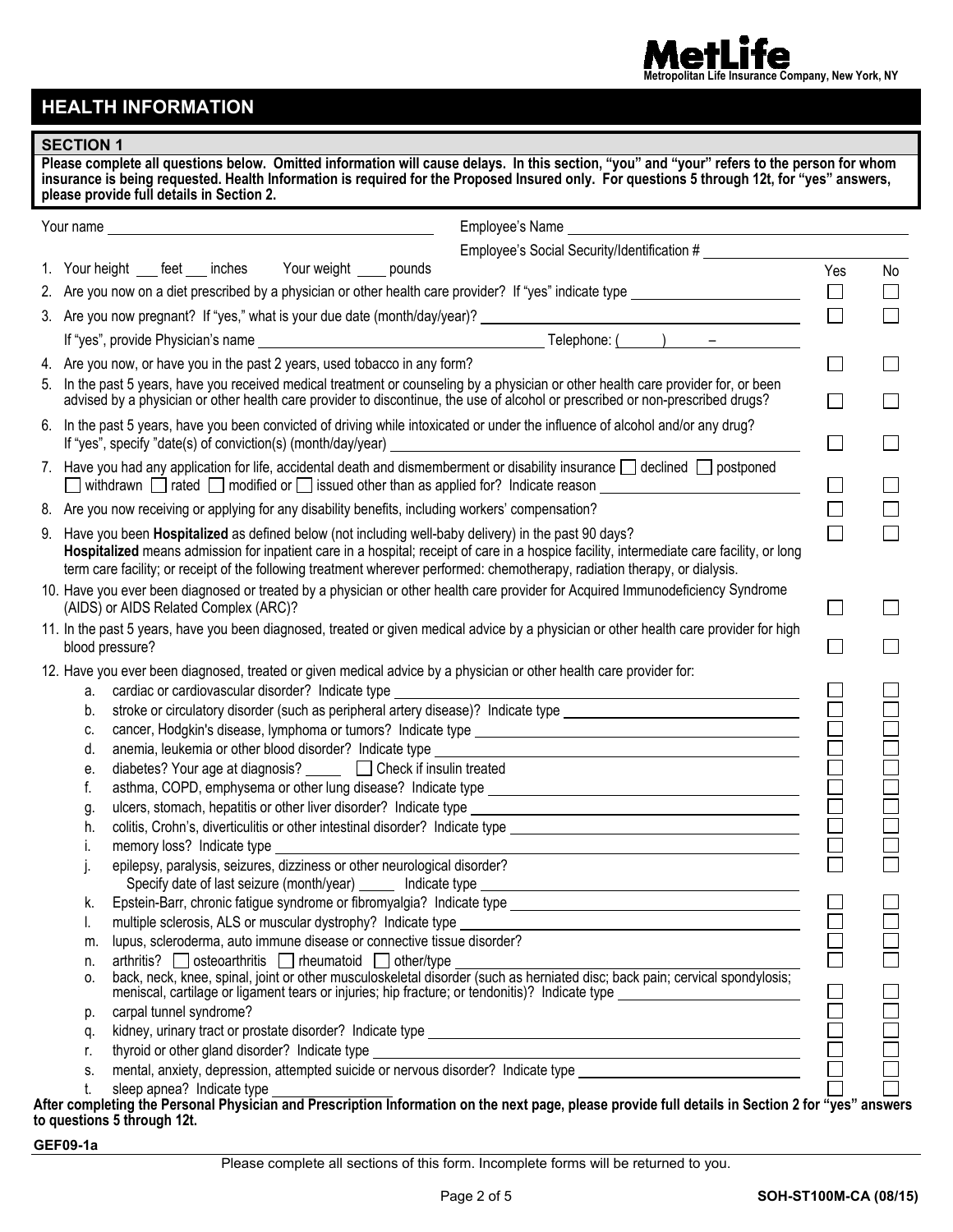

| <b>Personal Physician Information</b>                                              |                                                                                                                                                                                                                                      |                                                                                                                                                                                                                                                                                                                                                                |  |
|------------------------------------------------------------------------------------|--------------------------------------------------------------------------------------------------------------------------------------------------------------------------------------------------------------------------------------|----------------------------------------------------------------------------------------------------------------------------------------------------------------------------------------------------------------------------------------------------------------------------------------------------------------------------------------------------------------|--|
|                                                                                    | Personal Physician's Name: Note and the second contract of the second contract of the second contract of the second contract of the second contract of the second contract of the second contract of the second contract of th       |                                                                                                                                                                                                                                                                                                                                                                |  |
|                                                                                    |                                                                                                                                                                                                                                      | Telephone: $($ $)$ $-$                                                                                                                                                                                                                                                                                                                                         |  |
| Date of last visit (MM/DD/YYYY): 1 1                                               |                                                                                                                                                                                                                                      | Reason for visit:                                                                                                                                                                                                                                                                                                                                              |  |
| <b>Prescription Information</b>                                                    |                                                                                                                                                                                                                                      |                                                                                                                                                                                                                                                                                                                                                                |  |
|                                                                                    | Are you currently taking any prescribed medications? $\Box$ Yes $\Box$ No                                                                                                                                                            | If yes, list the medications.                                                                                                                                                                                                                                                                                                                                  |  |
|                                                                                    |                                                                                                                                                                                                                                      |                                                                                                                                                                                                                                                                                                                                                                |  |
|                                                                                    |                                                                                                                                                                                                                                      | Telephone: ( ) –                                                                                                                                                                                                                                                                                                                                               |  |
|                                                                                    |                                                                                                                                                                                                                                      |                                                                                                                                                                                                                                                                                                                                                                |  |
|                                                                                    |                                                                                                                                                                                                                                      |                                                                                                                                                                                                                                                                                                                                                                |  |
|                                                                                    |                                                                                                                                                                                                                                      | Telephone: $($ $)$ $-$                                                                                                                                                                                                                                                                                                                                         |  |
|                                                                                    | Address (Street, City, State, Zip Code): <u>the contract of the contract of the contract of the contract of the contract of the contract of the contract of the contract of the contract of the contract of the contract of the </u> |                                                                                                                                                                                                                                                                                                                                                                |  |
|                                                                                    | Check here if you are attaching another sheet for any additional medications.                                                                                                                                                        |                                                                                                                                                                                                                                                                                                                                                                |  |
|                                                                                    |                                                                                                                                                                                                                                      |                                                                                                                                                                                                                                                                                                                                                                |  |
| <b>SECTION 2</b><br>MetLife may contact you for additional or missing information. |                                                                                                                                                                                                                                      | Please provide full details-below for each "Yes" answer to questions 5 through 12t in Section 1. If you need more space to provide full details,<br>attach a separate sheet with the information and sign and date it. Delays in processing your application may occur if complete details are not provided.<br>Check here if you are attaching another sheet. |  |
|                                                                                    |                                                                                                                                                                                                                                      | Employee's Name experience and the state of the state of the state of the state of the state of the state of the state of the state of the state of the state of the state of the state of the state of the state of the state                                                                                                                                 |  |
| Your Date of Birth $1/$                                                            |                                                                                                                                                                                                                                      |                                                                                                                                                                                                                                                                                                                                                                |  |
|                                                                                    |                                                                                                                                                                                                                                      | Please list any medication prescribed that you did not already identify in                                                                                                                                                                                                                                                                                     |  |
| <b>Question Number</b>                                                             | Condition/Diagnosis                                                                                                                                                                                                                  | the Prescription Information above.                                                                                                                                                                                                                                                                                                                            |  |
|                                                                                    |                                                                                                                                                                                                                                      |                                                                                                                                                                                                                                                                                                                                                                |  |
| Date of Diagnosis (Month/Year)                                                     | Date of Last Treatment (Month/Year)                                                                                                                                                                                                  | <b>Type of Treatment</b>                                                                                                                                                                                                                                                                                                                                       |  |
|                                                                                    |                                                                                                                                                                                                                                      |                                                                                                                                                                                                                                                                                                                                                                |  |
|                                                                                    |                                                                                                                                                                                                                                      |                                                                                                                                                                                                                                                                                                                                                                |  |
| <b>Treating Health Professional</b>                                                |                                                                                                                                                                                                                                      |                                                                                                                                                                                                                                                                                                                                                                |  |
|                                                                                    |                                                                                                                                                                                                                                      |                                                                                                                                                                                                                                                                                                                                                                |  |
| Address                                                                            |                                                                                                                                                                                                                                      |                                                                                                                                                                                                                                                                                                                                                                |  |
| <b>Street</b>                                                                      | City                                                                                                                                                                                                                                 | <b>State</b><br>Zip Code                                                                                                                                                                                                                                                                                                                                       |  |
| Telephone:                                                                         |                                                                                                                                                                                                                                      |                                                                                                                                                                                                                                                                                                                                                                |  |
| <b>Question Number</b>                                                             | Condition/Diagnosis                                                                                                                                                                                                                  | Please list any medication prescribed that you did not already identify in<br>the Prescription Information above.                                                                                                                                                                                                                                              |  |
|                                                                                    |                                                                                                                                                                                                                                      |                                                                                                                                                                                                                                                                                                                                                                |  |
| Date of Diagnosis (Month/Year)                                                     | Date of Last Treatment (Month/Year)                                                                                                                                                                                                  | Type of Treatment                                                                                                                                                                                                                                                                                                                                              |  |
|                                                                                    |                                                                                                                                                                                                                                      |                                                                                                                                                                                                                                                                                                                                                                |  |
| <b>Treating Health Professional</b>                                                |                                                                                                                                                                                                                                      |                                                                                                                                                                                                                                                                                                                                                                |  |
| Physician's Name: ____                                                             |                                                                                                                                                                                                                                      |                                                                                                                                                                                                                                                                                                                                                                |  |
| Date of last visit: ______________                                                 | Reason for visit: Note that the state of the state of the state of the state of the state of the state of the state of the state of the state of the state of the state of the state of the state of the state of the state of       |                                                                                                                                                                                                                                                                                                                                                                |  |
| Address                                                                            |                                                                                                                                                                                                                                      |                                                                                                                                                                                                                                                                                                                                                                |  |
| <b>Street</b>                                                                      | City                                                                                                                                                                                                                                 | <b>State</b><br>Zip Code                                                                                                                                                                                                                                                                                                                                       |  |
| Telephone: (                                                                       |                                                                                                                                                                                                                                      |                                                                                                                                                                                                                                                                                                                                                                |  |

Please complete all sections of this form. Incomplete forms will be returned to you.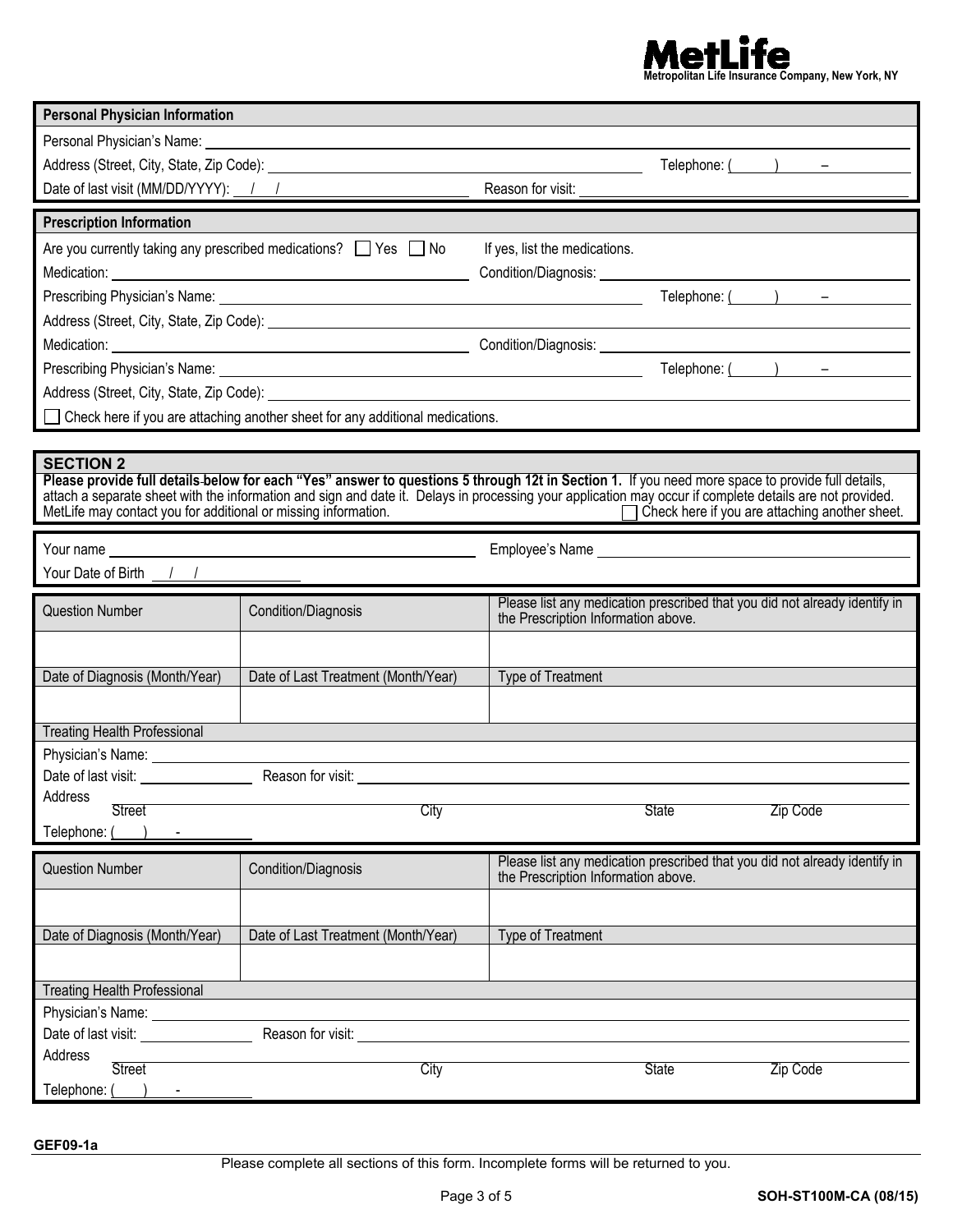

| <b>Question Number</b>              | Condition/Diagnosis                 | Please list any medication prescribed that you did not already identify in<br>the Prescription Information above. |
|-------------------------------------|-------------------------------------|-------------------------------------------------------------------------------------------------------------------|
|                                     |                                     |                                                                                                                   |
| Date of Diagnosis (Month/Year)      | Date of Last Treatment (Month/Year) | <b>Type of Treatment</b>                                                                                          |
|                                     |                                     |                                                                                                                   |
| <b>Treating Health Professional</b> |                                     |                                                                                                                   |
| Physician's Name:                   |                                     |                                                                                                                   |
| Date of last visit:                 | Reason for visit:                   |                                                                                                                   |
| Address                             |                                     |                                                                                                                   |
| <b>Street</b>                       | City                                | State<br>Zip Code                                                                                                 |
| Telephone:                          |                                     |                                                                                                                   |

## **FRAUD WARNINGS**

Before signing this Statement of Health form, please read the warning for the state where you reside and for the state where the contract under which you are applying for coverage was issued.

**Alabama, Arkansas, District of Columbia, Louisiana, Massachusetts, New Mexico, Ohio, Rhode Island and West Virginia**: Any person who knowingly presents a false or fraudulent claim for payment of a loss or benefit or knowingly presents false information in an application for insurance is guilty of a crime and may be subject to fines and confinement in prison.

**Colorado**: It is unlawful to knowingly provide false, incomplete or misleading facts or information to an insurance company for the purpose of defrauding or attempting to defraud the company. Penalties may include imprisonment, fines, denial of insurance and civil damages. Any insurance company or agent of an insurance company who knowingly provides false, incomplete, or misleading facts or information to a policyholder or claimant for the purpose of defrauding or attempting to defraud the policyholder or claimant with regard to a settlement or award payable from insurance proceeds shall be reported to the Colorado Division of Insurance within the Department of Regulatory Agencies.

**Florida**: Any person who knowingly and with intent to injure, defraud or deceive any insurance company files a statement of claim or an application containing any false, incomplete or misleading information is guilty of a felony of the third degree.

**Kentucky**: Any person who knowingly and with intent to defraud any insurance company or other person files an application for insurance containing any materially false information or conceals, for the purpose of misleading, information concerning any fact material thereto commits a fraudulent insurance act, which is a crime.

### **Maine, Tennessee and Washington: It is a crime to knowingly provide false, incomplete or misleading information to an insurance company for the purpose of defrauding the company. Penalties may include imprisonment, fines or a denial of insurance benefits.**

**Maryland**: Any person who knowingly or willfully presents a false or fraudulent claim for payment of a loss or benefit or who knowingly or willfully presents false information in an application for insurance is guilty of a crime and may be subject to fines and confinement in prison.

**New Jersey**: Any person who files an application containing any false or misleading information is subject to criminal and civil penalties.

**New York** (only applies to Accident and Health Benefits): Any person who knowingly and with intent to defraud any insurance company or other person files an application for insurance or statement of claim containing any materially false information, or conceals for the purpose of misleading, information concerning any fact material thereto, commits a fraudulent insurance act, which is a crime, and shall also be subject to a civil penalty not to exceed five thousand dollars and the stated value of the claim for each such violation.

**Oklahoma:** WARNING: Any person who knowingly, and with intent to injure, defraud or deceive any insurer, makes any claim for the proceeds of an insurance policy containing any false, incomplete or misleading information is guilty of a felony.

**Oregon**: Any person who knowingly presents a materially false statement in an application for insurance may be guilty of a criminal offense and may be subject to penalties under state law.

**Puerto Rico:** Any person who knowingly and with the intention to defraud includes false information in an application for insurance or files, assists or abets in the filing of a fraudulent claim to obtain payment of a loss or other benefit, or files more than one claim for the same loss or damage, commits a felony and if found guilty shall be punished for each violation with a fine of no less than five thousand dollars (\$5,000), not to exceed ten thousand dollars (\$10,000); or imprisoned for a fixed term of three (3) years, or both. If aggravating circumstances exist, the fixed jail term may be increased to a maximum of five (5) years; and if mitigating circumstances are present, the jail term may be reduced to a minimum of two (2) years.

**Vermont:** Any person who knowingly presents a false statement in an application for insurance may be guilty of a criminal offense and subject to penalties under state law.

**Virginia:** Any person who, with the intent to defraud or knowing that he is facilitating a fraud against an insurer, submits an application or files a claim containing a false or deceptive statement may have violated the state law.

**Pennsylvania and all other states:** Any person who knowingly and with intent to defraud any insurance company or other person files an application for insurance or statement of claim containing any materially false information, or conceals for the purpose of misleading, information concerning any fact material thereto commits a fraudulent insurance act, which is a crime and subjects such person to criminal and civil penalties.

**GEF09-1a**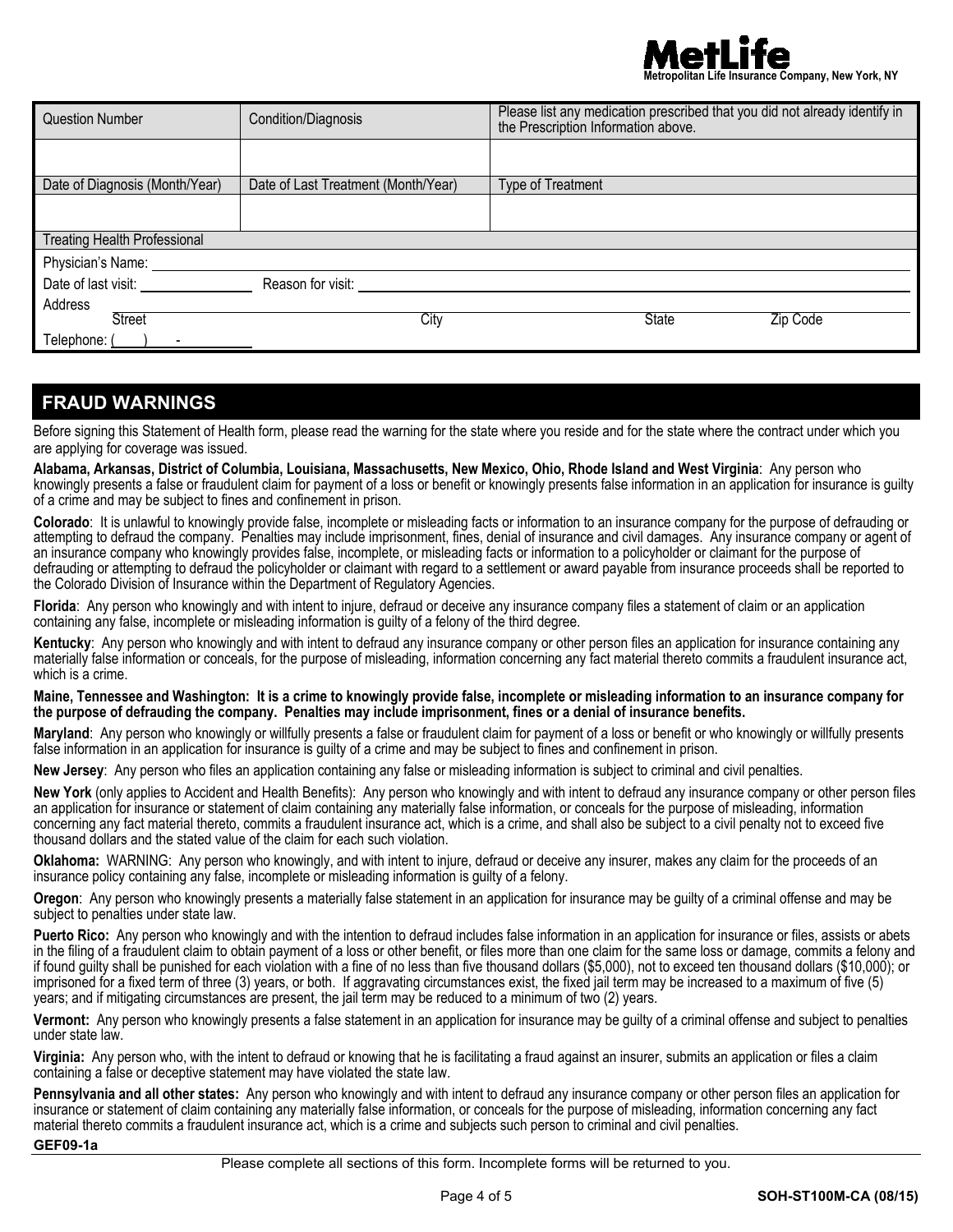

## **DECLARATIONS AND SIGNATURES**

By signing below, I acknowledge:

- 1. I have read this Statement of Health form and declare that all information I have given, including any health information, is true and complete to the best of my knowledge and belief. I understand that this information will be used by MetLife to determine insurability.
- 2. I have read the applicable Fraud Warning(s) provided in this Statement of Health form.

| Sign<br>Here                                                                                                                                                                                                                                                                                                                                                                                                                                                              | Signature of Proposed Insured | <b>Print Name</b> | Date Signed (MM/DD/YYYY) |
|---------------------------------------------------------------------------------------------------------------------------------------------------------------------------------------------------------------------------------------------------------------------------------------------------------------------------------------------------------------------------------------------------------------------------------------------------------------------------|-------------------------------|-------------------|--------------------------|
| If a child proposed for insurance is age 18 or over, the child must sign this Statement of Health. If the child is under age 18, a Personal Representative for<br>the child must sign, and indicate the legal relationship between the Personal Representative and the proposed insured. A Personal Representative<br>for the child is a person who has the right to control the child's health care, usually a parent, legal guardian, or a person appointed by a court. |                               |                   |                          |

| Sign<br>Here |  |
|--------------|--|
|              |  |

| Signature of Personal Representative    | <b>Print Name</b> | Date Signed (MM/DD/YYYY) |
|-----------------------------------------|-------------------|--------------------------|
| Relationship of Personal Representative |                   |                          |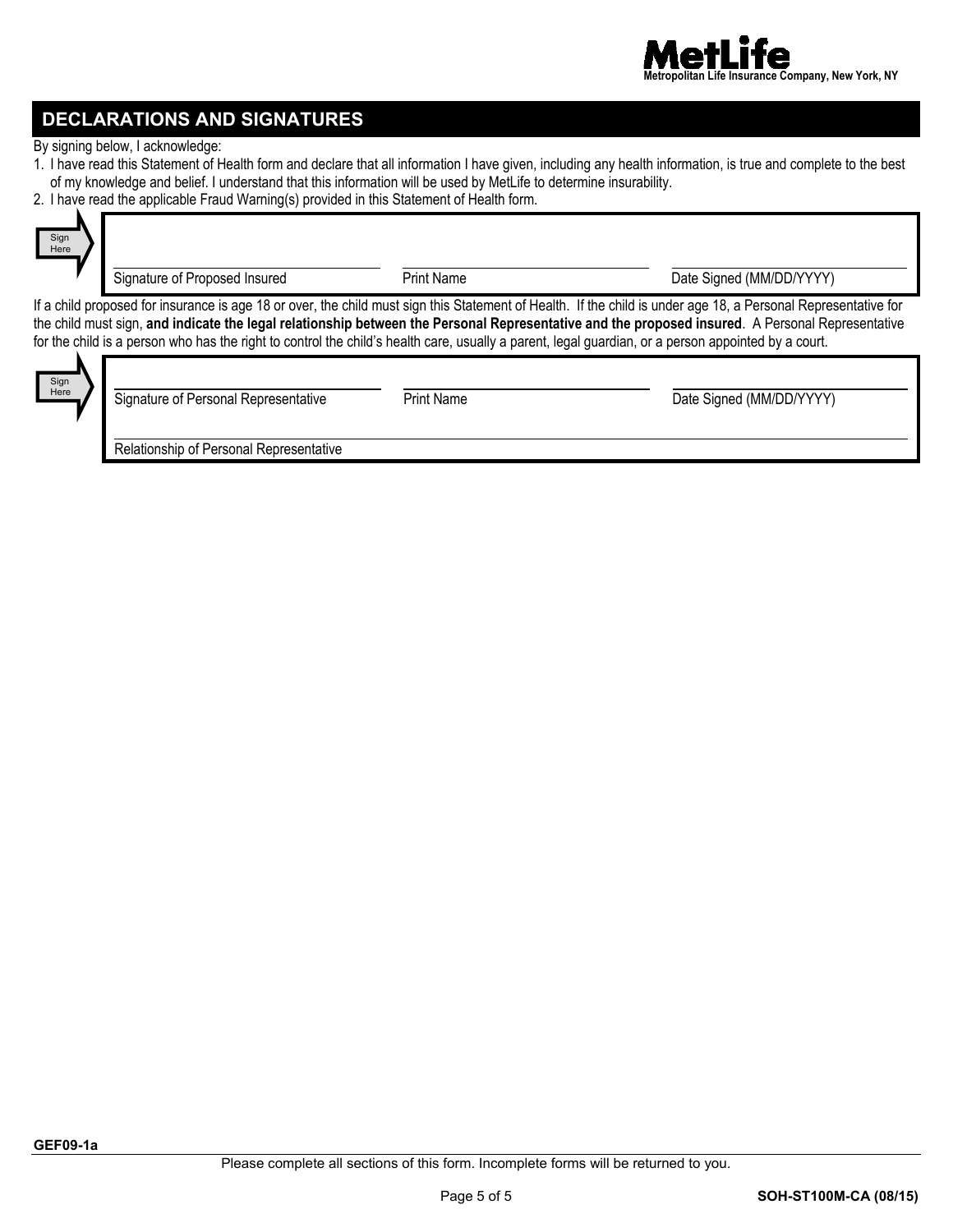## **AUTHORIZATION**

**This Authorization is in connection with an enrollment in group insurance and information required for underwriting and claim purposes for the proposed insured(s) ("employee", spouse, and /or any other person(s) named below). Underwriting means classification of individuals for determination of insurability and / or rates, based upon physician health reports, prescription drug history, laboratory test results, and other factors. Notwithstanding any prior restriction placed on information, records or data by a proposed insured, each proposed insured hereby** 

- Any medical practitioner, facility or related entity; any insurer; MIB Group, Inc ("MIB"); any employer; any group policyholder, contract holder or benefit plan administrator; any pharmacy or pharmacy related service organization; any consumer reporting agency; or any government agency to give
	-
	- Metropolitan Life Insurance Company ("MetLife") or any third party acting on MetLife's behalf in this regard:<br>● personal information and data about the proposed insured including employment and occupational information;<br>● results and sexually transmitted diseases;
	- information, records and data about the proposed insured related to alcohol and drug abuse and treatment, including information and data records and data records and data records and data records
	- information, records and data about the proposed insured relating to Acquired Immunodeficiency Syndrome (AIDS) or AIDS related conditions<br>including, where permitted by applicable law, Human Immunodeficiency Virus (HIV) tes
	- information, records and data about the proposed insured relating to mental illness, except psychotherapy notes; and<br>motor vehicle reports.
- 

**Note to All Heath Care Providers:** The Genetic Information Nondiscrimination Act of 2008 (GINA) prohibits employers and other entities covered by GINA Title II from requesting or requiring genetic information of an individual or family member of the individual, except as specifically allowed by this law. To comply with this law, we are asking that you not provide any genetic information when responding to this request for medical information. 'Genetic information' as defined by GINA, includes an individual's family medical history, the results of an individual's or family member's genetic tests, the fact that an individual or an individual's family member sought or received genetic services, and genetic information of a fetus carried by an individual or an individual's family member or an embryo lawfully held by an individual or family member receiving assistive reproductive services.

**Expiration, Revocation and Refusal to Sign:** This authorization will expire 24 months from the date on this form or sooner if prescribed by law. The proposed insured may revoke this authorization at any time. To revoke the authorization, the proposed insured must write to MetLife at P.O. Box 14069, Lexington, KY 40512-4069, and inform MetLife that this Authorization is revoked. Any action taken before MetLife receives the proposed insured's revocation will be valid. Revocation may be the basis for denying coverage or benefits. If the proposed insured does not sign this Authorization, that person's enrollment for group insurance cannot be processed.

### **By signing below, each proposed insured acknowledges his or her understanding that:**

- All or part of the information, records and data that MetLife receives pursuant to this authorization may be disclosed to MIB. Such information may also be disclosed to and used by any reinsurer, employee, affiliate or independent contractor who performs a business service for MetLife on the insurance applied for or on existing insurance with MetLife, or disclosed as otherwise required or permitted by applicable laws.
- Medical information, records and data that may have been subject to federal and state laws or regulations, including federal rules issued by Health and Human Services, setting forth standards for the use, maintenance and disclosure of such information by health care providers and health plans and records and data related to alcohol and drug abuse protected by Federal Regulations 42 CFR part 2, once disclosed to MetLife or upon redisclosure by MetLife, may no longer be covered by those laws or regulations.
- 
- Information relating to HIV test results will only be disclosed as permitted by applicable law.<br>Information obtained pursuant to this authorization about a proposed insured may be used, to the extent permitted by applicabl insurability of other family members.
- A photocopy of this form is as valid as the original form. Each proposed insured (or his/her authorized representative) has a right to receive a copy of this form.
- I authorize MetLife, or its reinsurers, to make a brief report of my personal health information to MIB.

| Sign<br>Here | Signature of Proposed Insured |                | Date Signed (MM/DD/YYYY) |
|--------------|-------------------------------|----------------|--------------------------|
|              | <b>Print Name</b>             | State of Birth | Country of Birth         |

If a child proposed for insurance is age 18 or over, the child must sign this Authorization form. If the child is under age 18, a Personal Representative for the child must sign, **and indicate the legal relationship between the Personal Representative and the proposed insured**. A Personal Representative for the child is a person who has the right to control the child's health care, usually a parent, legal guardian, or a person appointed by a court.

| Sign<br>Here | Signature of Personal Representative    | <b>Print Name</b> | Date Signed (MM/DD/YYYY) |
|--------------|-----------------------------------------|-------------------|--------------------------|
|              | Relationship of Personal Representative |                   |                          |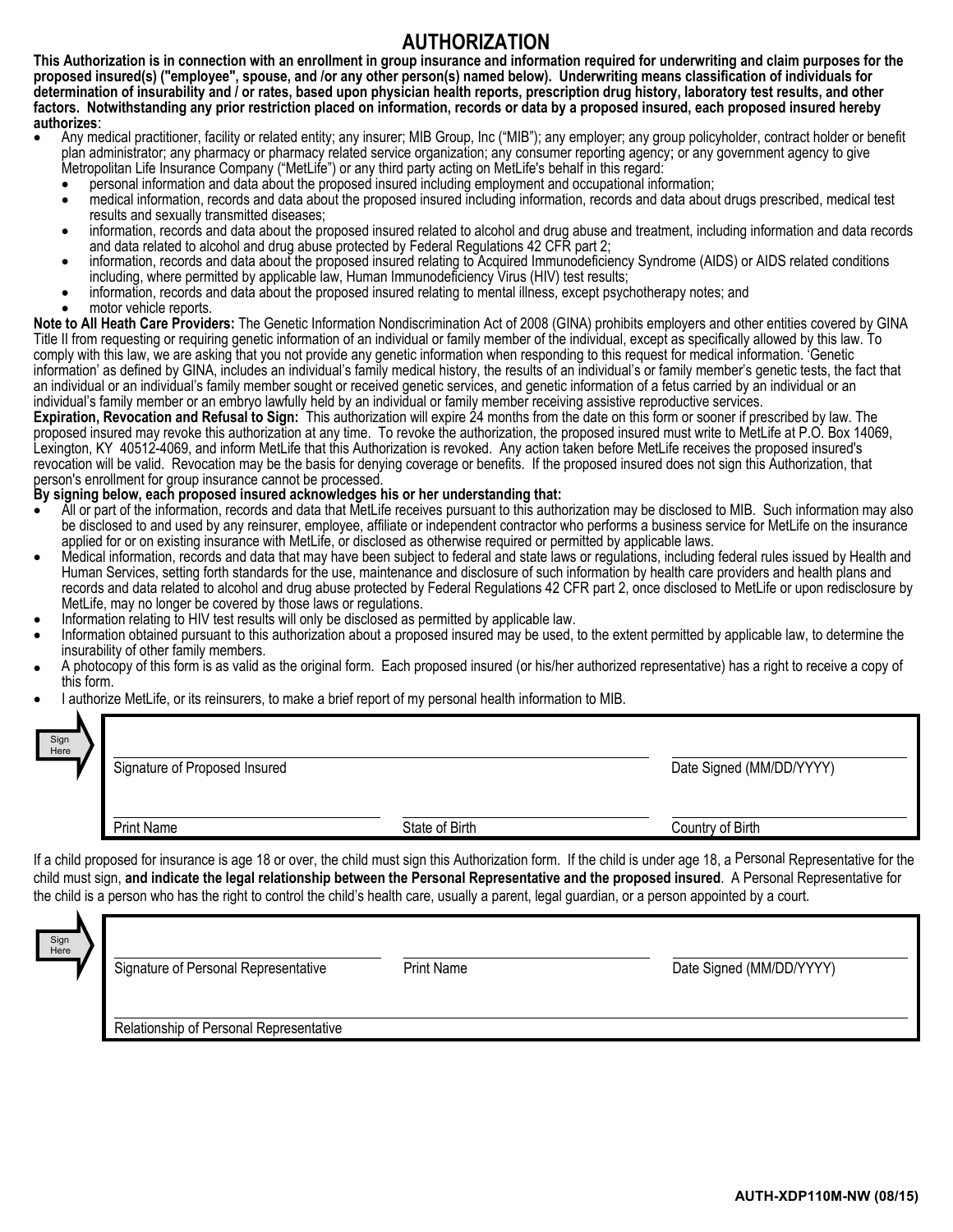# **MetLife**

# **Our Privacy Notice**

We know that you buy our products and services because you trust us. This notice explains how we protect your privacy and treat your personal information. It applies to current and former customers. "Personal information" as used here means anything we know about you personally.

### **Plan Sponsors and Group Insurance Contract Holders**

This privacy notice is for individuals who apply for or obtain our products and services under an employee benefit plan, or group insurance or annuity contract. In this notice, "you" refers to these individuals.

### **Protecting Your Information**

We take important steps to protect your personal information. We treat it as confidential. We tell our employees to take care in handling it. We limit access to those who need it to perform their jobs. Our outside service providers must also protect it, and use it only to meet our business needs. We also take steps to protect our systems from unauthorized access. We comply with all laws that apply to us.

### **Collecting Your Information**

We typically collect your name, address, age, and other relevant information. We may also collect information about any business you have with us, our affiliates, or other companies. Our affiliates include life, car, and home insurers. They also include a bank, a legal plans company, and securities broker-dealers. In the future, we may also have affiliates in other businesses.

### **How We Get Your Information**

We get your personal information mostly from you. We may also use outside sources to help ensure our records are correct and complete. These sources may include consumer reporting agencies, employers, other financial institutions, adult relatives, and others. These sources may give us reports or share what they know with others. We don't control the accuracy of information outside sources give us. If you want to make any changes to information we receive from others about you, you must contact those sources.

We may ask for medical information. The Authorization that you sign when you request insurance permits these sources to tell us about you. We may also, at our expense:

- 
- Ask for a medical exam Ask for blood and urine tests
- Ask health care providers to give us health data, including information about alcohol or drug abuse We may also ask a consumer reporting agency for a "consumer report" about you (or anyone else to be insured). Consumer reports may tell us about a lot of things, including information about:
- - Reputation **Contains Container Container Container** Priving record of the extension of the Finances
		-
- - Work and work history **•** Hobbies and dangerous activities
- The information may be kept by the consumer reporting agency and later given to others as permitted by law**.** The agency will give you a copy of the report it provides to us, if you ask the agency and can provide adequate identification. If you write to us and we have asked for a consumer report about you, we will tell you so and give you the name, address and phone number of the consumer reporting agency.

Another source of information is MIB Group, Inc. ("MIB"). It is a non-profit association of life insurance companies. We and our reinsurers may give MIB health or other information about you. If you apply for life or health coverage from another member of MIB, or claim benefits from another member company, MIB will give that company any information that it has about you. If you contact MIB, it will tell you what it knows about you. You have the right to ask MIB to correct its information about you. You may do so by writing to MIB, Inc., 50 Braintree Hill, Suite 400, Braintree, MA 02184-8734, by calling MIB at (866) 692-6901 (TTY (866) 346-3642 for the hearing impaired), or by contacting MIB at www.mib.com.

### **Using Your Information**

We collect your personal information to help us decide if you're eligible for our products or services. We may also need it to verify identities to help deter fraud, money laundering, or other crimes. How we use this information depends on what products and services you have or want from us. It also depends on what laws apply to those products and services. For example, we may also use your information to: